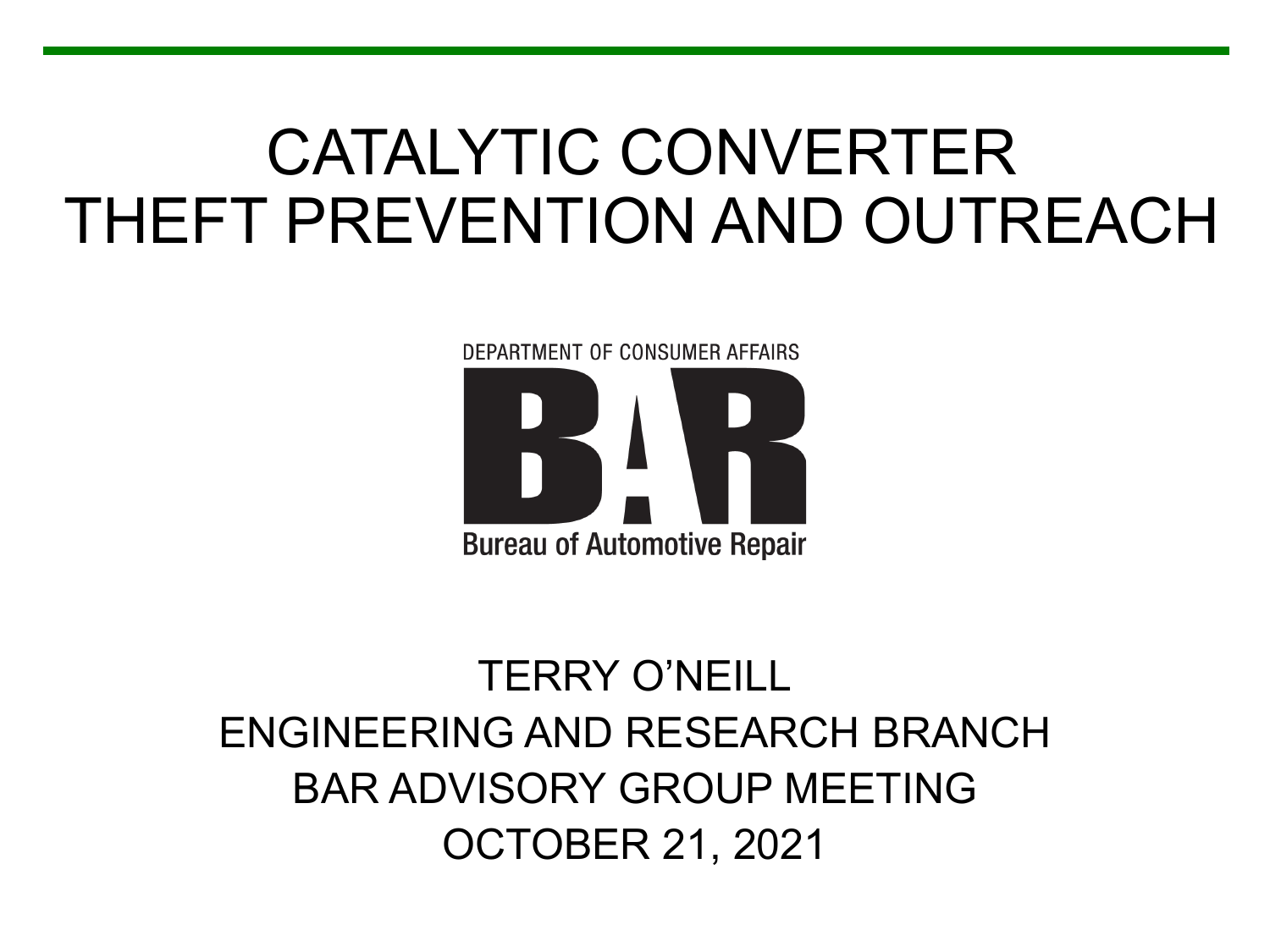### CATALYTIC CONVERTER THEFT

- Reported to be about 1,600 converter thefts per month statewide.
- Theft of an under-vehicle converter takes only minutes with basic tools such as a pipe wrench or cordless Sawzall.
- Targeted vehicles are typically Toyota and Honda products. The converters on these vehicles are commonly certified as a Super Low Emission Vehicle and coated with precious metals such as Rhodium which has a value at over \$14,000 per ounce.
- Repair cost can be as much as \$4,000 and commonly include damage to surrounding pipes, wiring and oxygen sensors.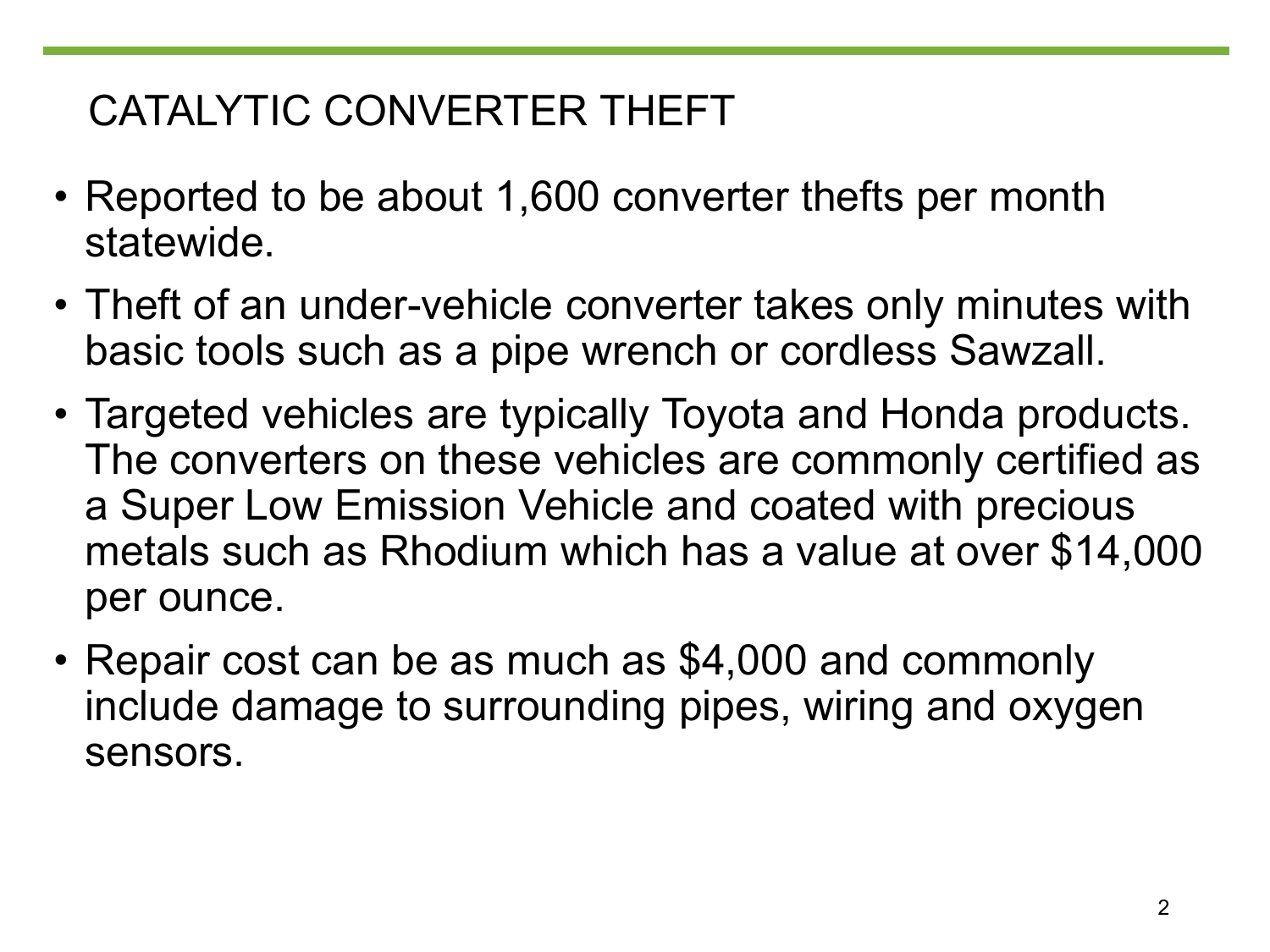### MANY CONVERTERS ARE EASILY ACCESSIBLE

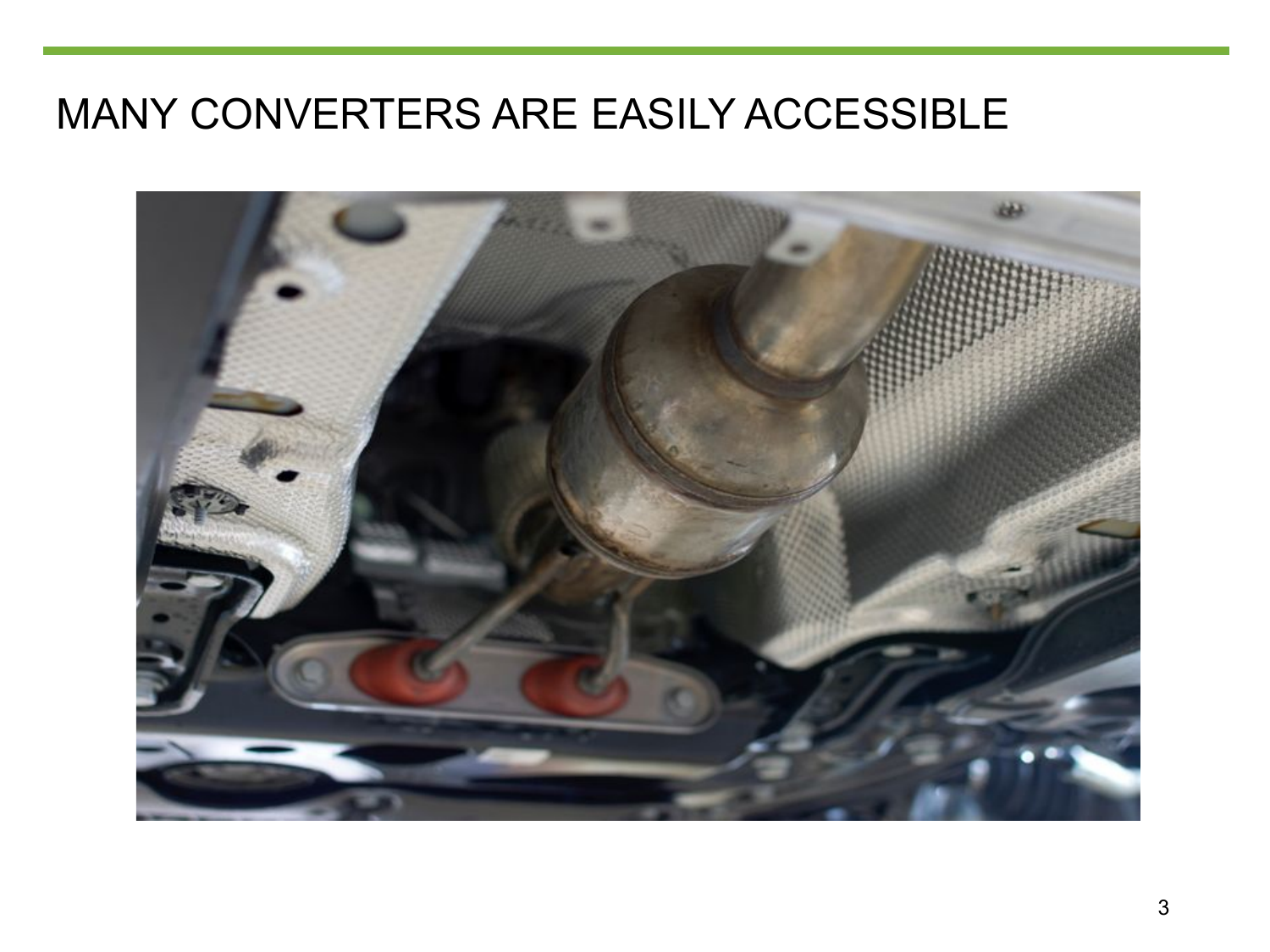### RECOVERED TOOLS AND HARDWARE

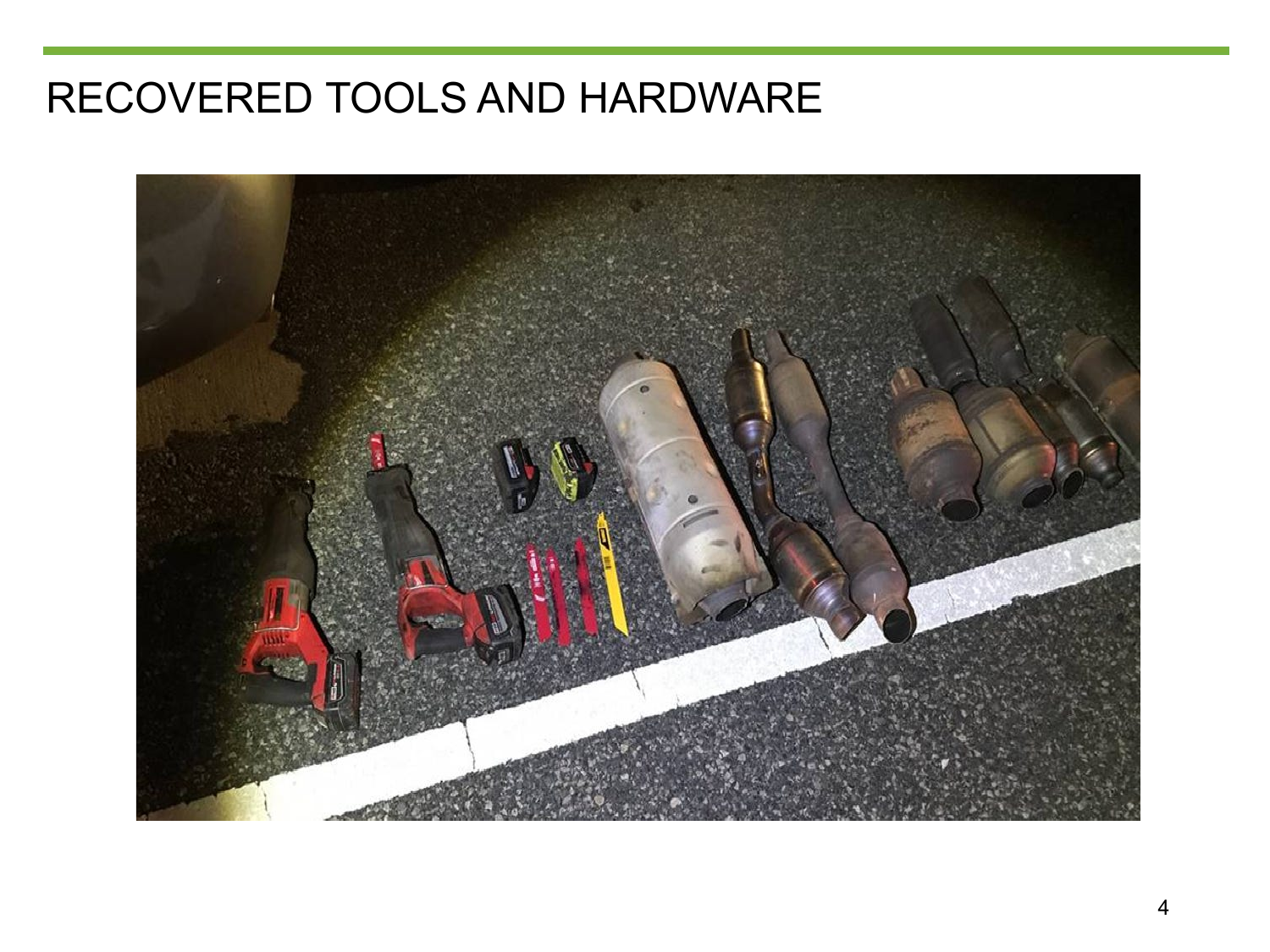### CONVERTER THEFT CHALLENGES

Converter thefts have created challenges in these areas:

- Repair Procedures A shortage of converters has resulted in emergency repair considerations.
- Theft Prevention Device Education Converter theft prevention devices appearing on the market are potentially unsafe or may result in a Smog Check failure if not properly installed.
- Smog Check Testing Procedures Temporarily approved alternative converters are outside of the normal Executive Order (EO) number lookup procedures. Additionally, theft prevention devices and converter identification etching may result in Smog Check failures.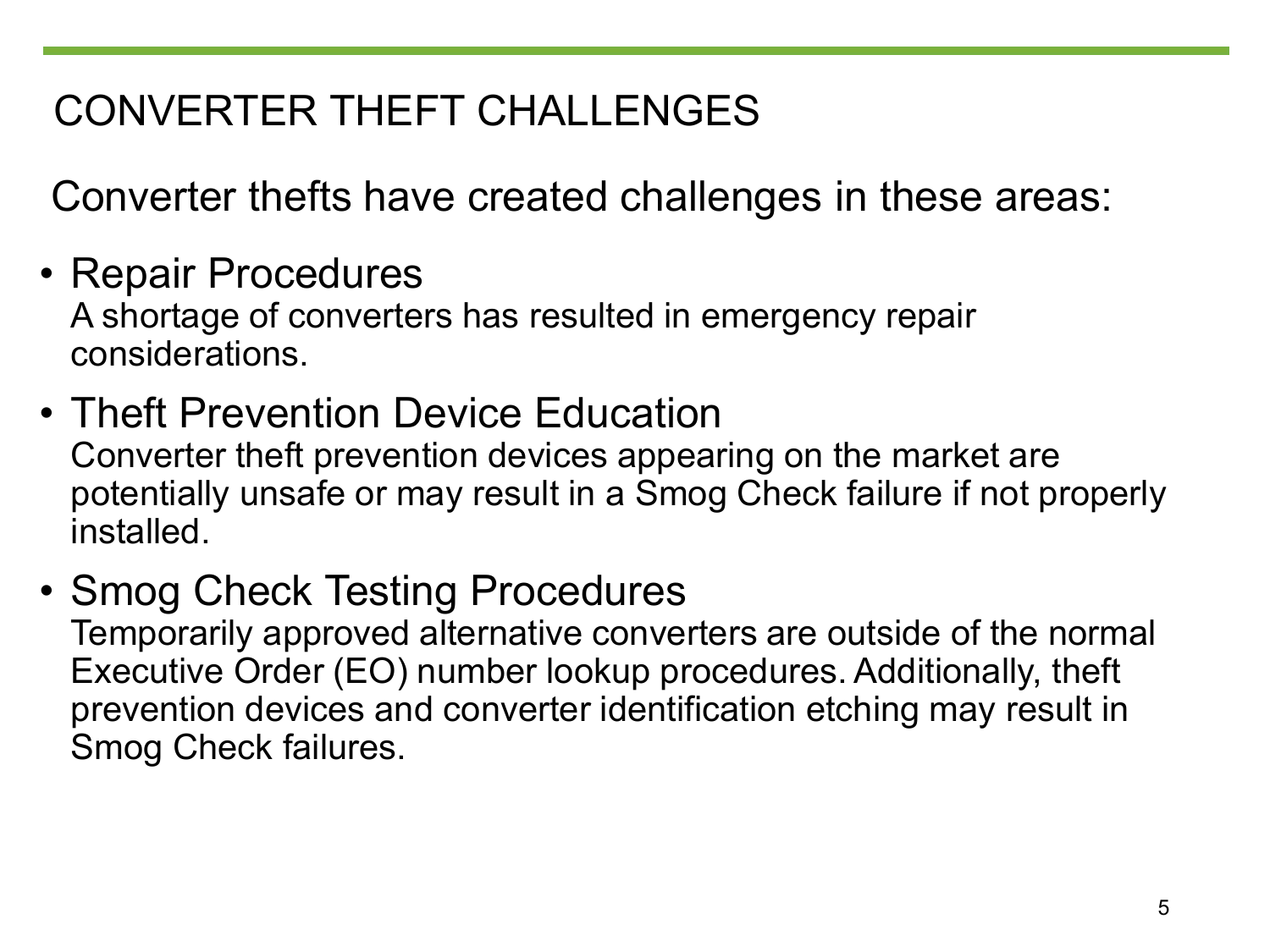### CONVERTER REPLACEMENT ALTERNATIVES

- Aftermarket converter with an appropriate Executive Order (EO) number. Consumers are finding limited applications and that no parts have been approved for their vehicle.
- Original Equipment Manufacturer (OEM) converter from the dealer. Consumers are finding that some converters are on back order with no reasonable supply date.
- The State Referee is seeing as many as 500 vehicles per month that an OEM or aftermarket converter is not available as a result of theft.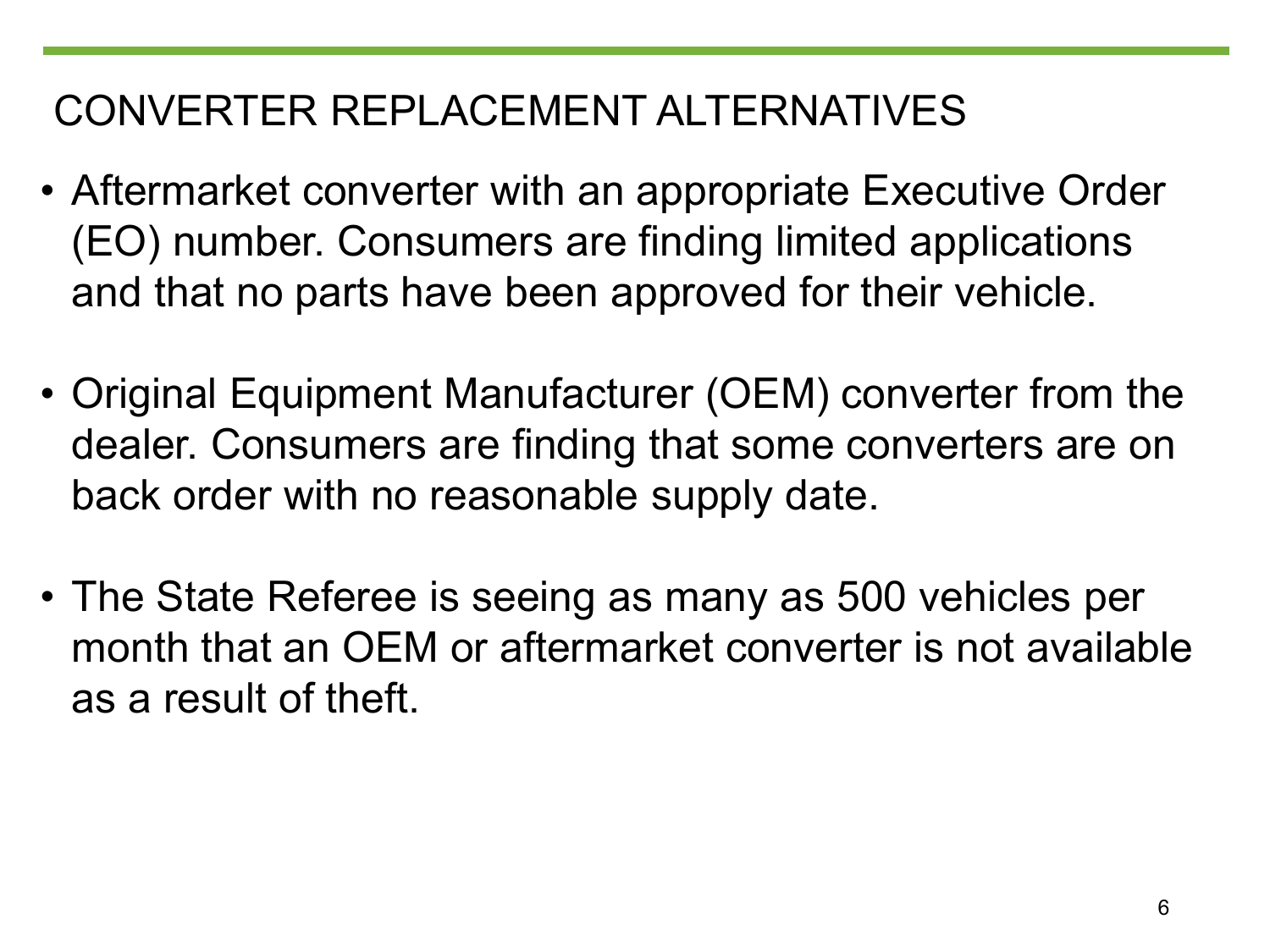#### CONVERTER REPLACEMENT ALTERNATIVES (CONTINUED)

• If the State Referee finds that the needed part is on an extended back order, a converter that is identified by CARB as closely resembling the unavailable OEM part may be allowed. This process is only utilized when the State Referee finds unacceptable converter shortages.

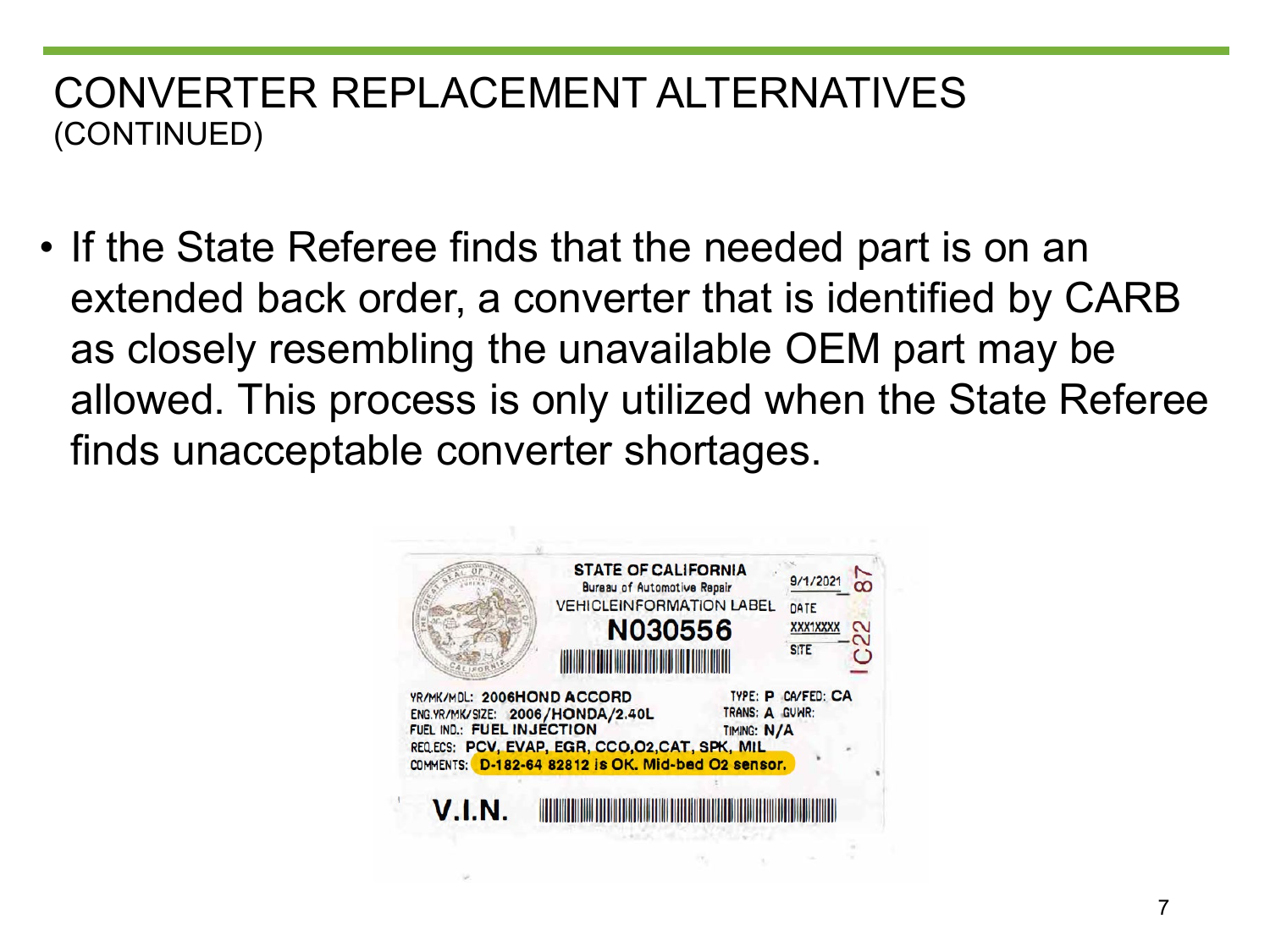# ALTERNATIVE CONVERTER APPROVAL PROCESS

- Once a consumer discovers that a converter is unavailable for their vehicle, they are instructed to contact the State Referee for guidance which may include converter alternatives.
- After the approved and suitable alternative aftermarket converter is installed, the vehicle is then inspected by the State Referee where a BAR Information Label is placed on the driver's door post. The label shows BAR approval and is for the life of the vehicle.
- Importantly, the EO number is approved for use on this vehicle as exactly shown on the label. Additionally, once inventories are replenished, the alternative converter process will not be available for future vehicles.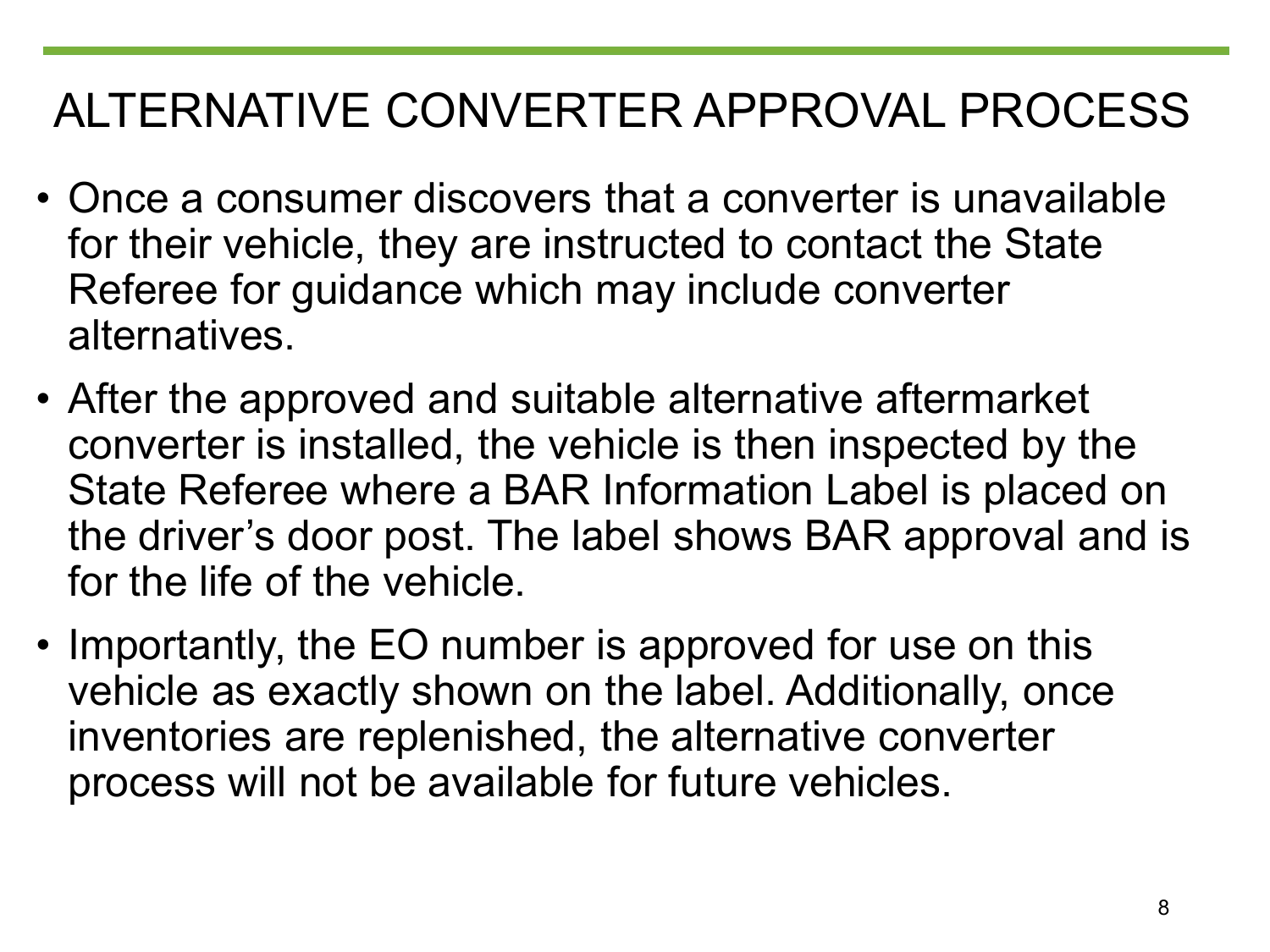### THEFT DETERRENCE

- Consumers can help prevent catalytic converter thefts by parking in well-lit areas, installing motion sensing alarm systems, etching the converter shell with a vehicle identification or license plate number.
- Acceptable theft prevention devices appearing on the market include steel cages, chains, cables, and shields; all of which may make the converters difficult to steal. Permanent devices must only be placed around and not touching the converter shell.
- The theft prevention measures should not be welded to the converter and must retain complete visibility of the part for Smog Check purposes, and that proper ventilation is maintained to prevent a safety concern.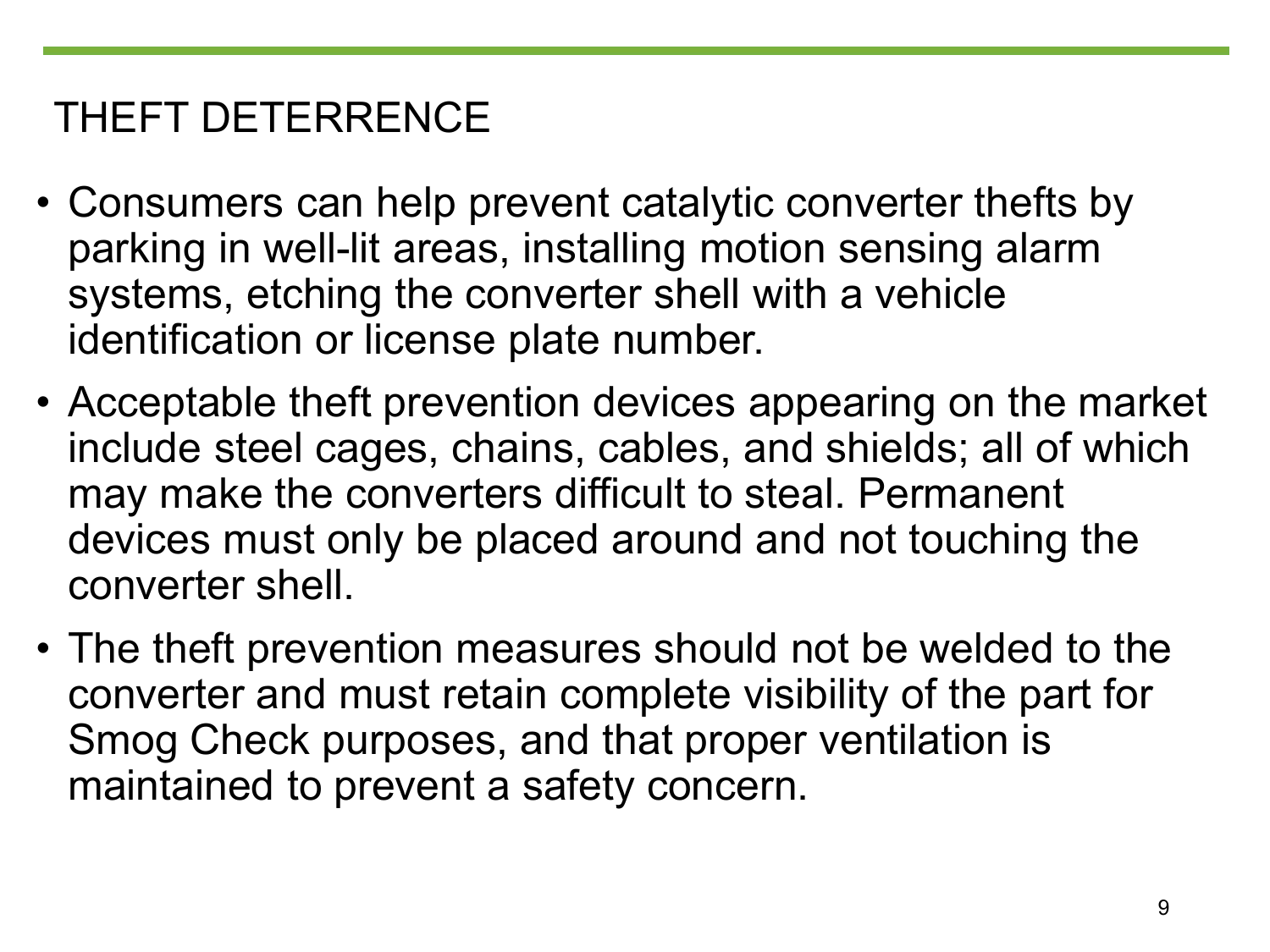### SMOG CHECK VISUAL INSPECTION (1 of 4)

#### Example of converter welding that is not acceptable

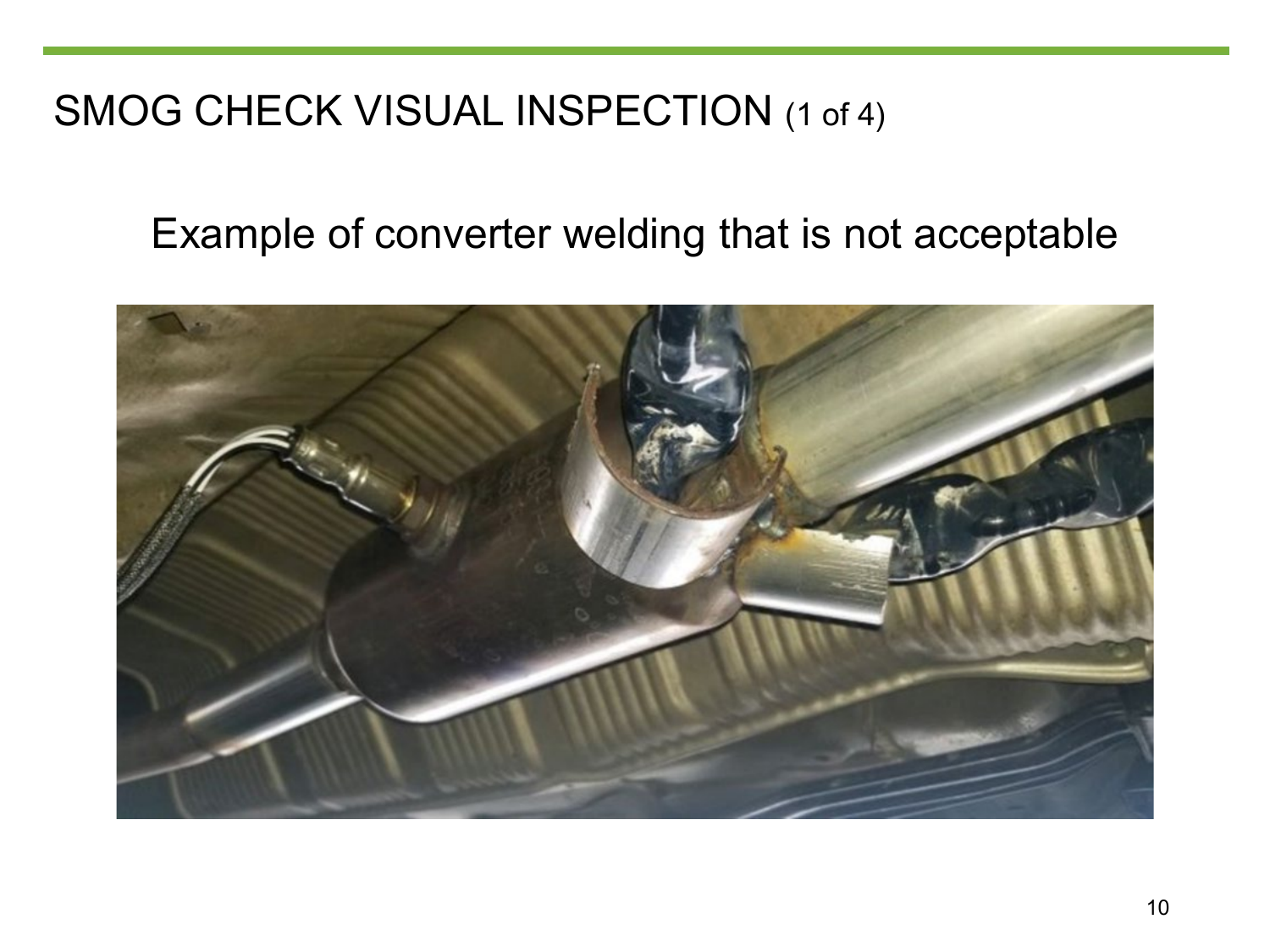SMOG CHECK VISUAL INSPECTION (2 of 4)

#### Example of a cage that allows visibility and does not interfere with the converter

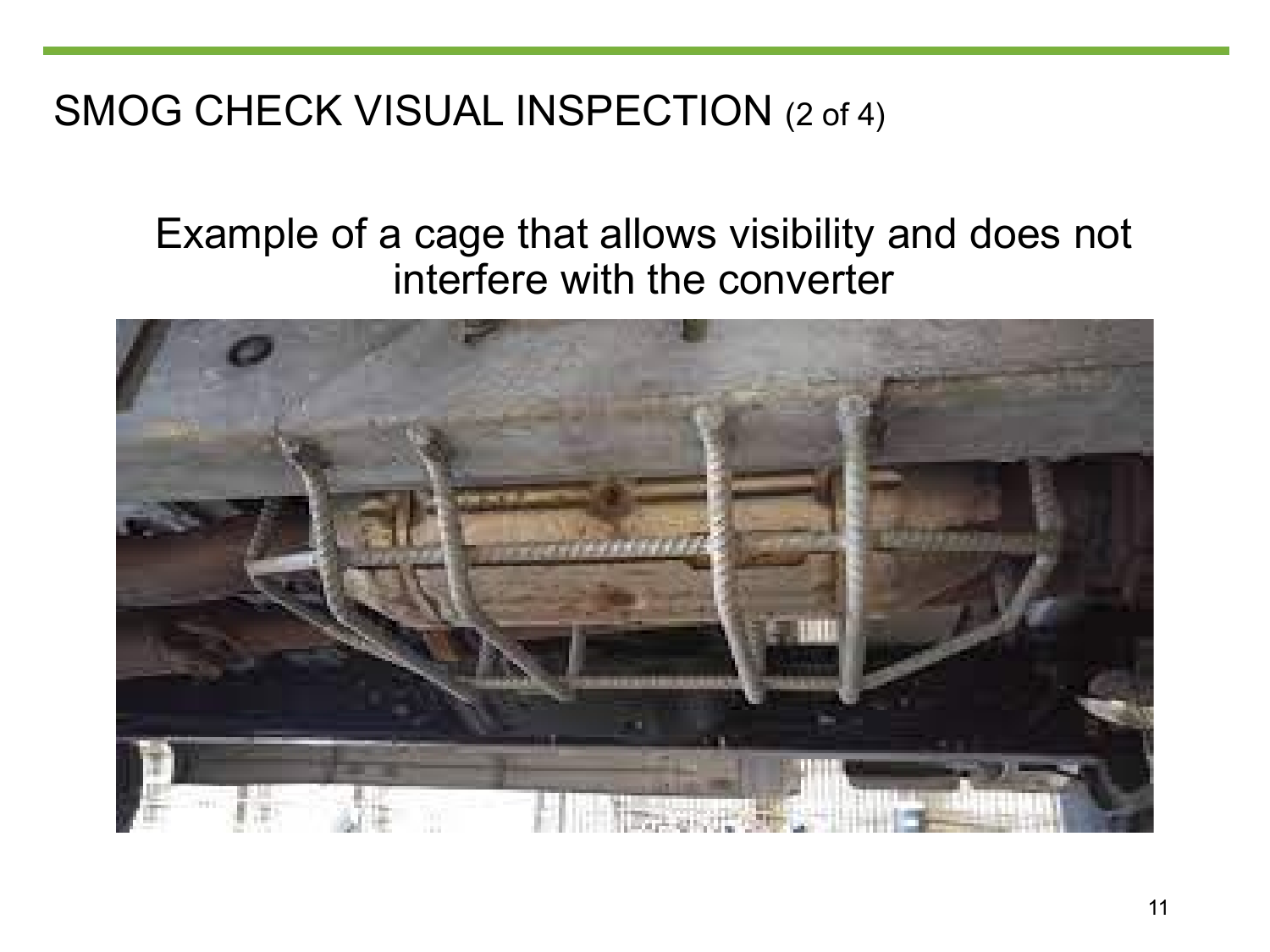SMOG CHECK VISUAL INSPECTION (3 of 4)

#### Example of a shield that may require removal prior to a Smog Check

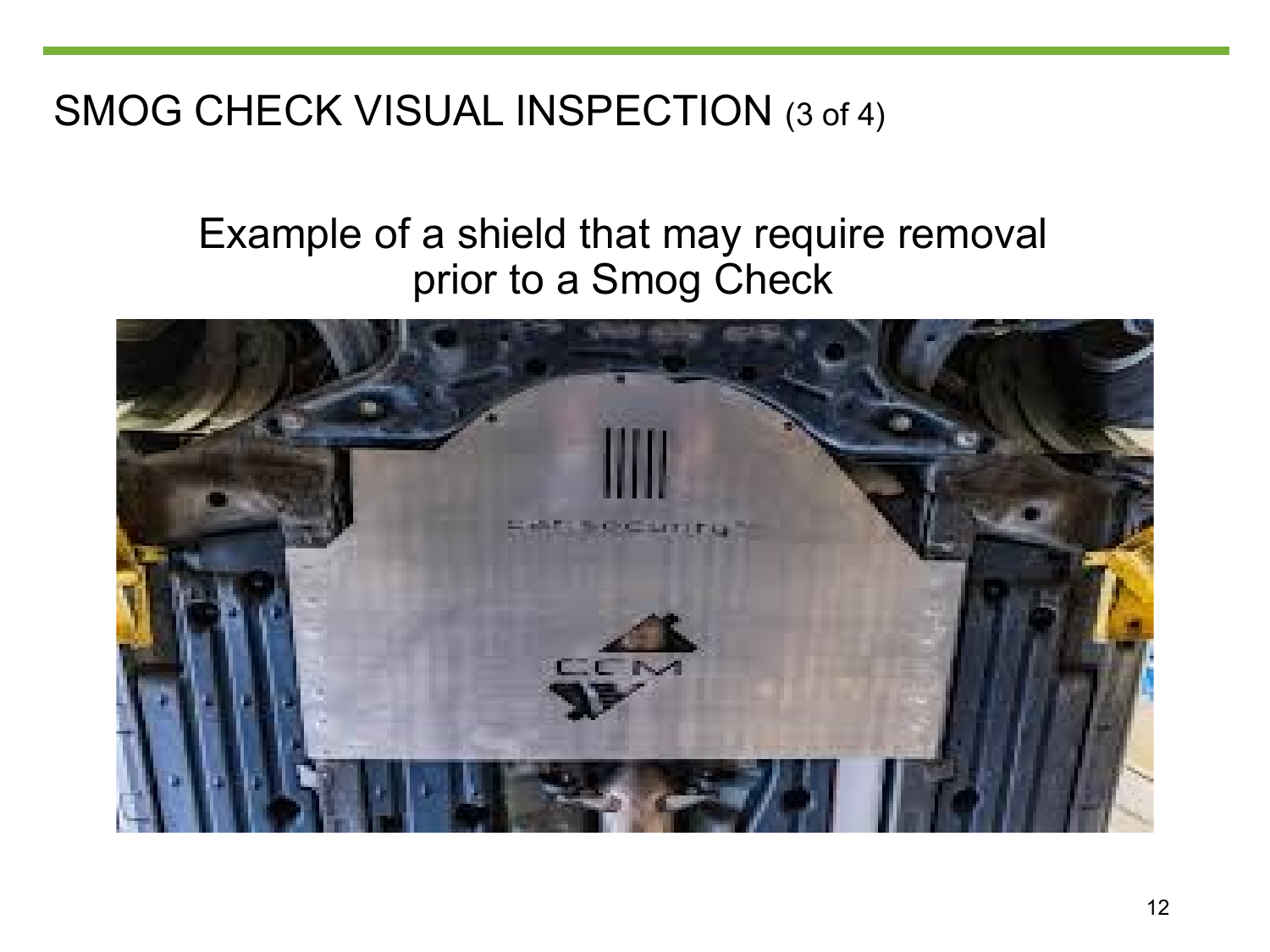# SMOG CHECK VISUAL INSPECTION (4 of 4)

 license plate. The performance of the converter has not been compromised and is not a Smog Check failure. Example of a converter that has been etched with a vehicle